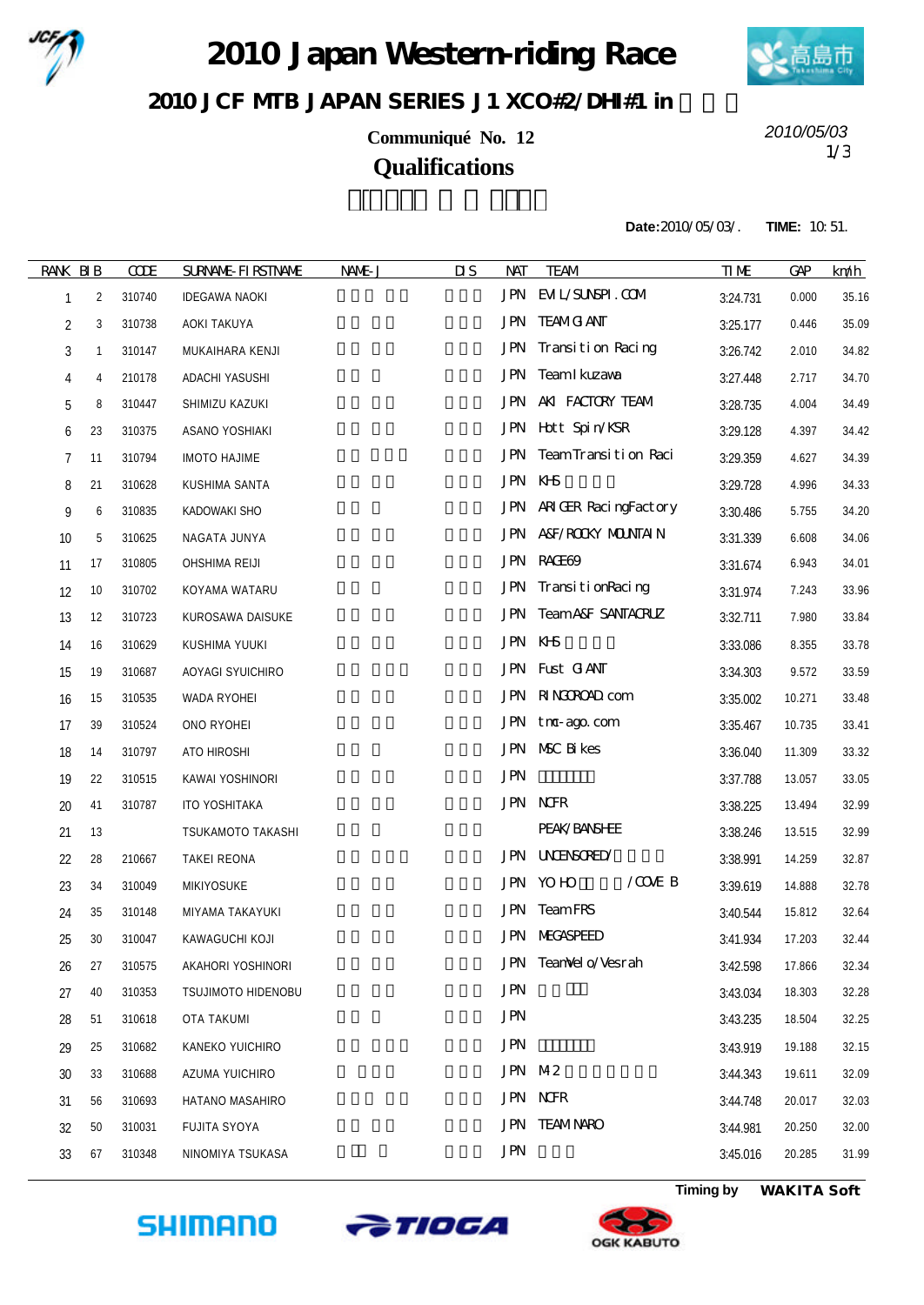

2010 Japan Western riding Race



2010 JCF MIB JAPAN SERIES J1 XCO#2/DH#1 in

**Communiqué No. 12 Qualifications**

2/3 *2010/05/03*

**Date:**2010/05/03/. **TIME:** 10:51.

| <b>RANK BIB</b> |    | <b>COE</b> | <b>SURNALE-FIRSTNAME</b> | NAME J | $\overline{\mathbf{u}}$<br><b>NAT</b> | <b>TEAM</b>              | <b>TIME</b> | <b>GAP</b> | km/h  |
|-----------------|----|------------|--------------------------|--------|---------------------------------------|--------------------------|-------------|------------|-------|
| 34              | 76 | 310373     | NOGUCHI NOBUHIRO         |        |                                       | JPN KYB                  | 3:45.031    | 20.299     | 31.99 |
| 35              | 57 | 310418     | NOBU YUICHIRO            |        | <b>JPN</b>                            | buyi ng<br>$\sqrt{2}$    | 3:45.385    | 20.654     | 31.94 |
| 36              | 31 | 310718     | FUCHINO ATSUSHI          |        |                                       | JPN FOREST VOCE RAONG    | 3:45.719    | 20.988     | 31.89 |
| 37              | 29 | 310259     | KUROKAWA YOJIRO          |        |                                       | JPN TeamFRS KOWA         | 3:45.791    | 21.060     | 31.88 |
| 38              | 37 |            | MOTOMURA TAKAYUKI        |        |                                       | <b>IEISOL CLET</b>       | 3:46.326    | 21.595     | 31.81 |
| 39              | 38 | 310689     | AZUMA YUJIROU            |        |                                       | JPN M2                   | 3:47.048    | 22.316     | 31.71 |
| 40              | 46 | 310510     | MOCHIZUKI KATUHIKO       |        |                                       | <b>JPN TEAMKIDS</b>      | 3:48.007    | 23.276     | 31.57 |
| 41              | 24 | 310736     | KADOWAKI YUTO            |        |                                       | JPN ARIGER RacingFactory | 3:48.420    | 23.689     | 31.52 |
| 42              | 61 | 310382     | KAGOMOTO TETSUYA         |        |                                       | JPN KACO KACO +pl us     | 3:48.519    | 23.787     | 31.50 |
| 43              | 49 | 310841     | KANO SHINICHIRO          |        |                                       | JPN DIP Shin's Bike      | 3:48.898    | 24.167     | 31.45 |
| 44              | 59 | 310337     | <b>IRIE DAISUKE</b>      |        |                                       | JPN TEAMThink            | 3:50.935    | 26.204     | 31.17 |
| 45              | 73 | 310146     | YAMADA TAKAYUKI          |        |                                       | JPN LIFE,,               | 3:51.411    | 26.679     | 31.11 |
| 46              | 74 | 310562     | TAKEUCHI SUGURU          |        |                                       | JPN R/O                  | 3:51.414    | 26.683     | 31.11 |
| 47              | 65 | 310219     | YOKOYAMA MASAKATSU       |        | <b>JPN</b>                            |                          | 3:52.367    | 27.636     | 30.98 |
| 48              | 66 | 310819     | <b>TANI SHIRO</b>        |        | <b>JPN</b>                            |                          | 3:52.764    | 28.032     | 30.93 |
| 49              | 71 | 310840     | TAKAMATSU KENJI          |        |                                       | JPN inzist bicycle       | 3:53.314    | 28.583     | 30.85 |
| 50              | 68 | 310763     | KATADA AKIRA             |        |                                       | JPN JACAYAN              | 3:54.435    | 29.704     | 30.71 |
| 51              | 48 | 310450     | MIWA TAKAFUMI            |        |                                       | JPN GIZ<br>Fins          | 3:56.454    | 31.723     | 30.44 |
| 52              | 32 | 310768     | <b>ITOU KOUKI</b>        |        | <b>JPN</b>                            | /MRSH                    | 3:57.621    | 32.890     | 30.30 |
| 53              | 70 | 310804     | YAMAMOTO TATSURO         |        | <b>JPN</b>                            |                          | 3:58.477    | 33.745     | 30.19 |
| 54              | 43 | 310149     | NAITO NORIHITO           |        |                                       | <b>JPN KGH</b>           | 3:58.598    | 33.867     | 30.17 |
| 55              | 62 | 310512     | SAKANAKA EISO            |        |                                       | JPN FRS                  | 3:58.759    | 34.028     | 30.15 |
| 56              | 45 | 310300     | YAMAGUCHI HIROTAKA       |        | <b>JPN</b>                            |                          | 3:59.572    | 34.841     | 30.05 |
| 57              | 20 | 310837     | SAKURAI KOUTA            |        |                                       | JPN Transition Racing    | 4:00.037    | 35.306     | 29.99 |
| 58              | 53 | 310243     | MATSUURA GENKI           |        | <b>JPN</b>                            |                          | 4:00.451    | 35.720     | 29.94 |
| 59              | 58 | 310020     | OKANO MASAYUKI           |        | <b>JPN</b>                            |                          | 4:04.810    | 40.079     | 29.41 |
| 60              | 75 | 310186     | OMURA TOSHIO             |        |                                       | JPN Kbros                | 4:08.248    | 43.517     | 29.00 |
| 61              | 60 | 310637     | YAMAMOTO HARUO           |        |                                       | JPN M2 MAD ANGEL         | 4:21.557    | 56.826     | 27.52 |
| D.N.S.          | 36 | 310644     | SHIMIZU JUN              |        | <b>JPN</b>                            | $/$ Try-J                |             |            |       |
| D.N.S.          | 54 | 310477     | <b>UEDA ATSUSHI</b>      |        |                                       | JPN RingoRoad com        |             |            |       |
| D.N.S.          | 72 | 310674     | KAMIYA TOSHIYUKI         |        |                                       | <b>JPN BST</b>           |             |            |       |